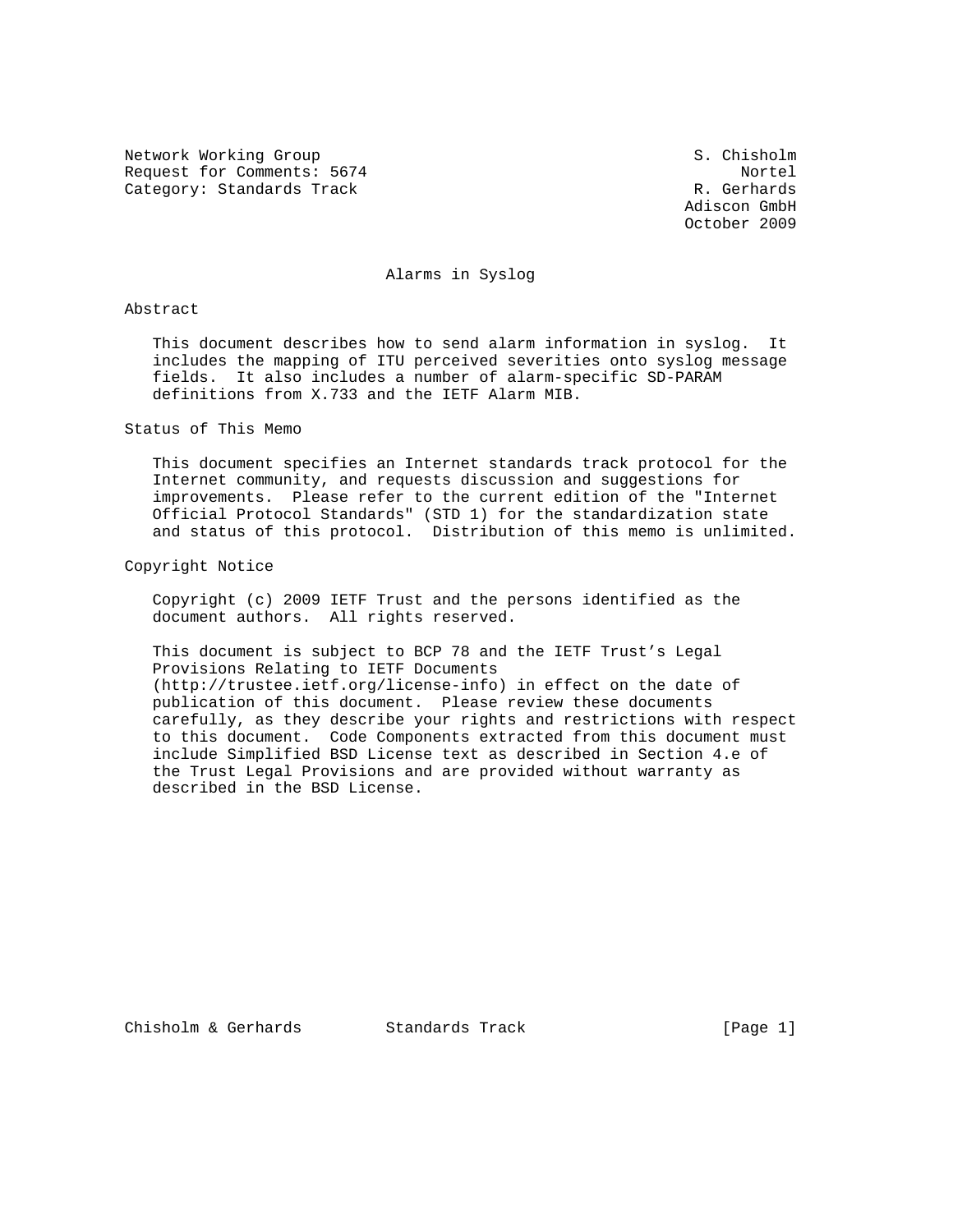# Table of Contents

| $\mathsf{R}$ |  |
|--------------|--|
|              |  |
|              |  |
|              |  |

### 1. Introduction

 In addition to sending out alarm information asynchronously via protocols such as the Simple Network Management Protocol (SNMP) or the Network Configuration Protocol (Netconf), many implementations also log alarms via syslog. This memo defines a set of SD-PARAMs to support logging and defines a mapping of syslog severity to the severity of the alarm.

 The Alarm MIB [RFC3877] includes mandatory alarm fields from X.733 [X.733] as well as information from X.736 [X.736]. In additional, the Alarm MIB introduces its own alarm fields. This memo reuses terminology and fields from the Alarm MIB.

 The key words "MUST", "MUST NOT", "REQUIRED", "SHALL", "SHALL NOT", "SHOULD", "SHOULD NOT", "RECOMMENDED", "MAY", and "OPTIONAL" in this document are to be interpreted as described in [RFC2119].

Alarm-related terminology is defined in [RFC3877].

 SD-ID, SD-PARAM, and other syslog-related terms are defined in [RFC5424].

### 2. Severity Mapping

 The Alarm MIB [RFC3877] defines ITU perceived severities; it is useful to be able to relate these to the syslog message fields, particularly in the case where alarms are being logged. This memo describes the representation of ITU perceived severities in

Chisholm & Gerhards Standards Track [Page 2]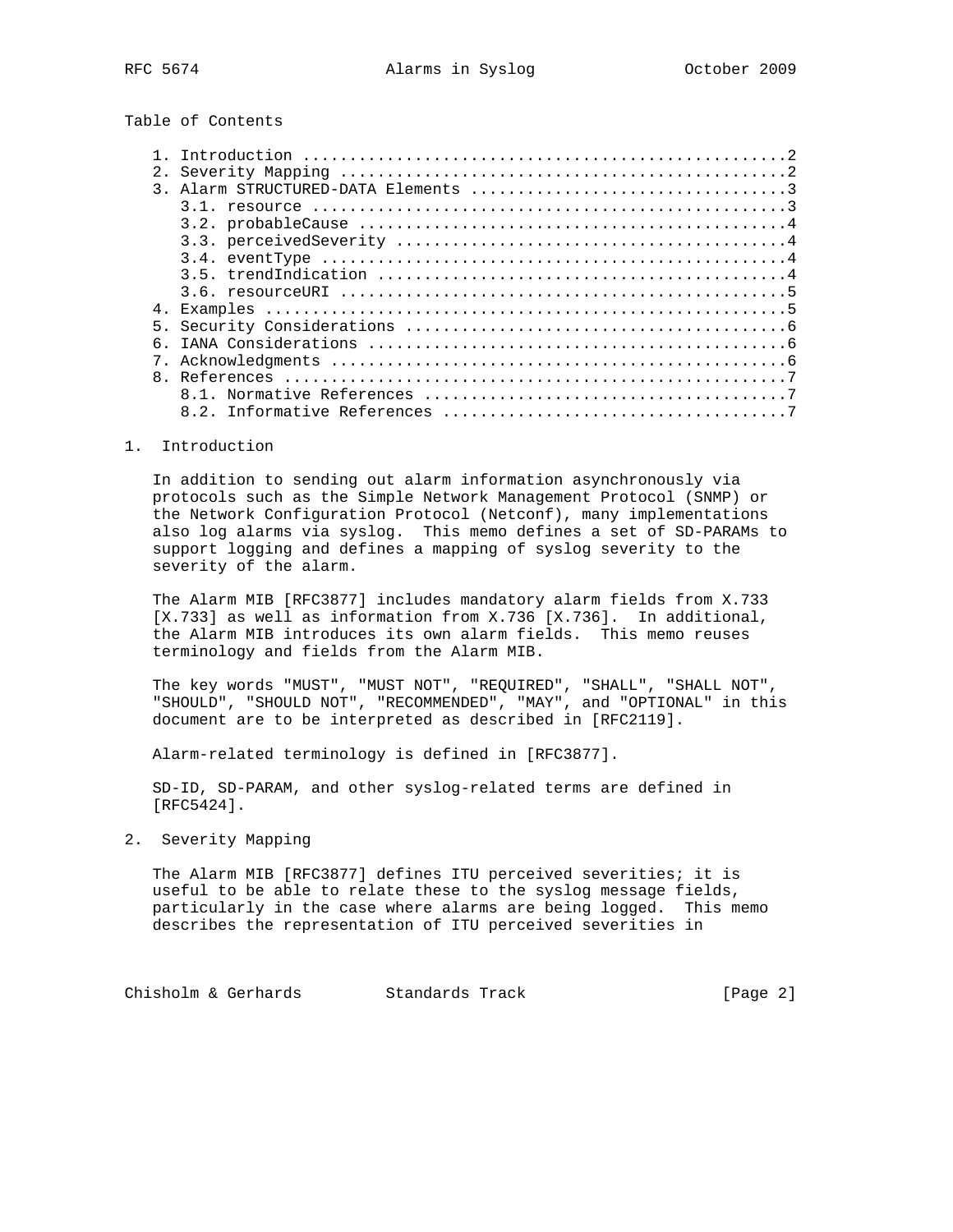appropriate syslog fields, which are described in [RFC5424]. Syslog offers both a so-called SEVERITY as well as STRUCTURED-DATA. Due to constraints in syslog, there is no one-to-one mapping possible for SEVERITY. A STRUCTURED-DATA element is defined in this document to allow inclusion of the unmodified ITU perceived severity.

 Syslog supports Severity values different from ITU perceived severities. These are defined in Section 6.2.1 of [RFC5424]. The mapping shown in Table 1 below SHOULD be used to map ITU perceived severities to syslog severities.

| ITU Perceived Severity | syslog SEVERITY (Name) |
|------------------------|------------------------|
| Critical               | 1 (Alert)              |
| Major                  | 2 (Critical)           |
| Minor                  | $3$ (Error)            |
| Warning                | 4 (Warning)            |
| Indeterminate          | 5 (Notice)             |
| Cleared                | 5 (Notice)             |

Table 1. ITUPerceivedSeverity to Syslog SEVERITY Mapping

3. Alarm STRUCTURED-DATA Elements

 STRUCTURED-DATA allows the inclusion of any structured information into a syslog message. The following are defined in this document to support the structuring of alarm information.

- o Resource Under Alarm
- o Probable Cause
- o Event Type
- o Perceived Severity
- o Trend Indication
- o Resource URI

 Support of the "alarm" SD-ID is optional but, once supported, some of the SD-PARAMS are mandatory.

3.1. resource

 If the "alarm" SD-ID is included, the "resource" SD-PARAM MUST be included. This item uniquely identifies the resource under alarm within the scope of a network element.

Chisholm & Gerhards Standards Track [Page 3]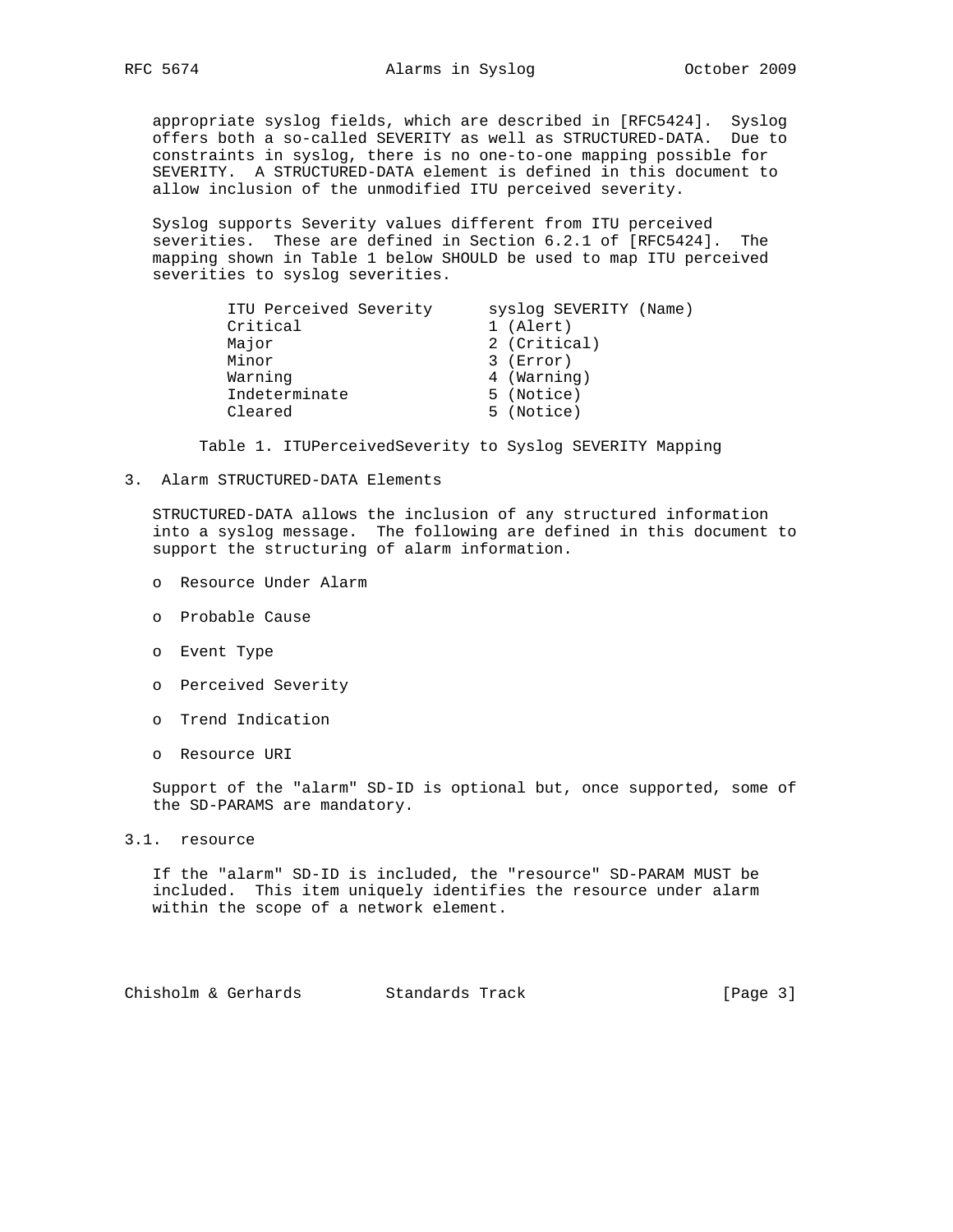## 3.2. probableCause

 If the "alarm" SD-ID is included, the "probableCause" SD-PARAM MUST be included. This parameter is the mnemonic associated with the IANAItuProbableCause object defined within [RFC3877] and any subsequent extensions defined by IANA. For example, IANAItuProbableCause defines a transmission failure to a probable cause of 'transmissionError (10)'. The value of the parameter in this case would be 'transmissionError'.

### 3.3. perceivedSeverity

 If the "alarm" SD-ID is included, the "perceivedSeverity" SD-PARAM MUST be included. Similar to the definition of perceived severity in [X.736] and [RFC3877], this object can take the following values:

- o cleared
- o indeterminate
- o critical
- o major
- o minor
- o warning

 See Section 2 for the relationship between this severity and syslog severity.

#### 3.4. eventType

 If the "alarm" SD-ID is included, the "eventType" SD-PARAM SHOULD be included. This parameter is the mnemonic associated with the IANAItuEventType object defined within [RFC3877] and any subsequent extensions defined by IANA. For example, IANAItuEventType defines an environmental alarm to an event type of 'environmentalAlarm (6)'. The value of the parameter in this case would be 'environmentalAlarm'.

### 3.5. trendIndication

 If the "alarm" SD-ID is included, the "trendIndication" SD-PARAM SHOULD be included. Similar to the definition of perceived severity in [X.733] and [RFC3877], this object can take the following values:

Chisholm & Gerhards Standards Track (Page 4)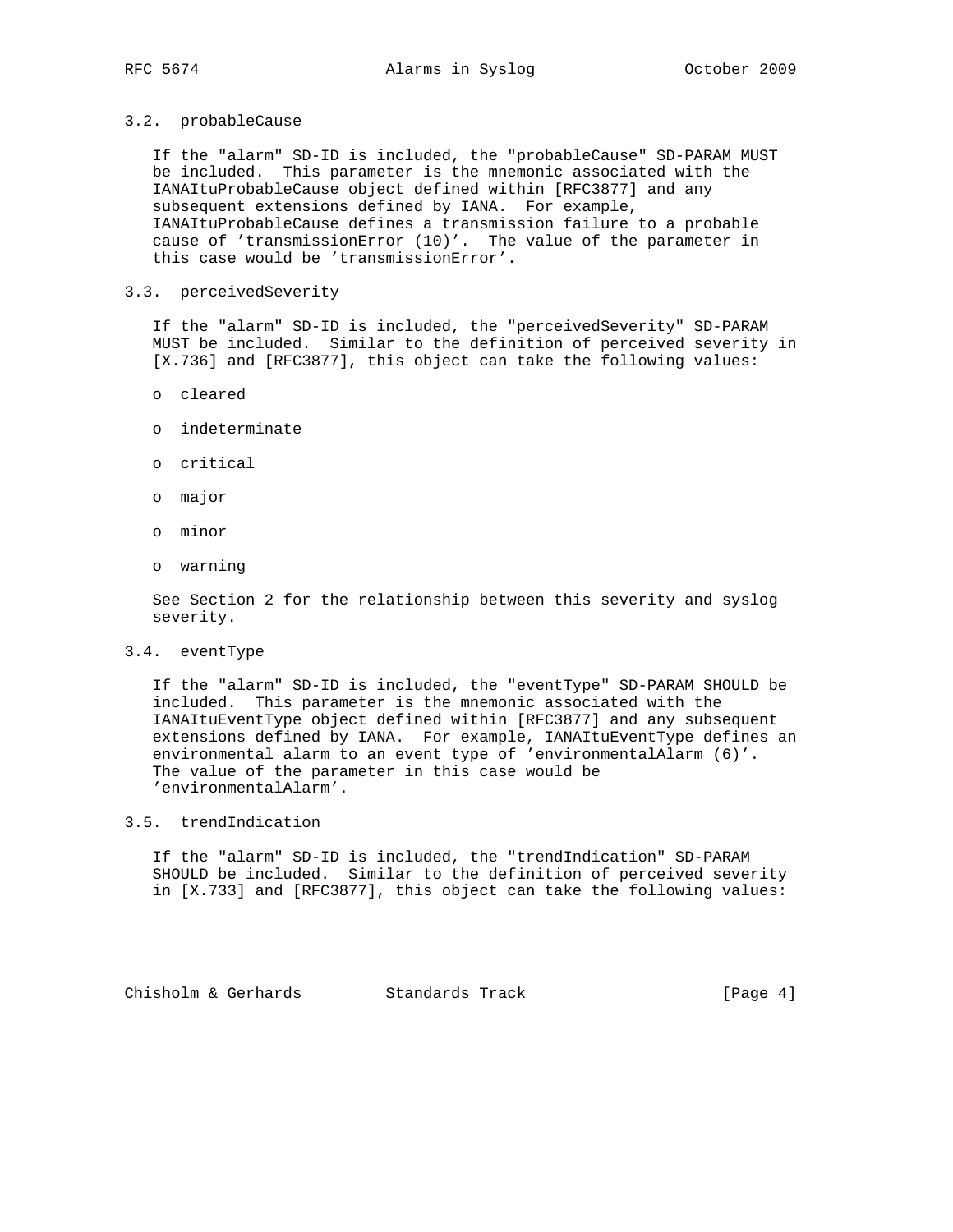- o moreSevere
- o noChange
- o lessSevere
- 3.6. resourceURI

 If the "alarm" SD-ID is included, the "resourceURI" SD-PARAM SHOULD be included. This item uniquely identifies the resource under alarm.

 The value of this field MUST conform to the URI definition in [RFC3986] and its updates. In the case of an SNMP resource, the syntax in [RFC4088] MUST be used and "resourceURI" must point to the same resource as alarmActiveResourceId [RFC3877] for this alarm.

 Both the "resource" and the "resourceURI" parameters point at the resource experiencing the alarm, but the "resourceURI" has syntactic constraint requiring it to be a URI. This makes it easy to correlate this syslog alarm with any alarms that are received via other protocols, such as SNMP, or to use SNMP or other protocols to get additional information about this resource.

4. Examples

Example 1 - Mandatory Alarm Information

 <165>1 2003-10-11T22:14:15.003Z mymachine.example.com evntslog - ID47 [exampleSDID@32473 iut="3" eventSource= "Application" eventID="1011"][alarm resource="su root" probableCause="unauthorizedAccessAttempt" perceivedSeverity="major"] BOMAn application event log entry...

 In this example, extended from [RFC5424], the VERSION is 1 and the Facility has the value of 4. The severity is 2. The message was created on 11 October 2003 at 10:14:15pm UTC, 3 milliseconds into the next second. The message originated from a host that identifies itself as "mymachine.example.com". The APP-NAME is "evntslog" and the PROCID is unknown. The MSGID is "ID47". We have included both the structured data from the original example, a single element with the value "[exampleSDID@32473 iut="3" eventSource="Application" eventID="1011"]", and a new element with the alarm information defined in this memo. The alarm SD-ID contains the mandatory SD- PARAMS of resource, probableCause, and preceivedSeverity. The MSG itself is "An application event log entry..." The BOM at the beginning of the MSG indicates UTF-8 encoding.

Chisholm & Gerhards Standards Track [Page 5]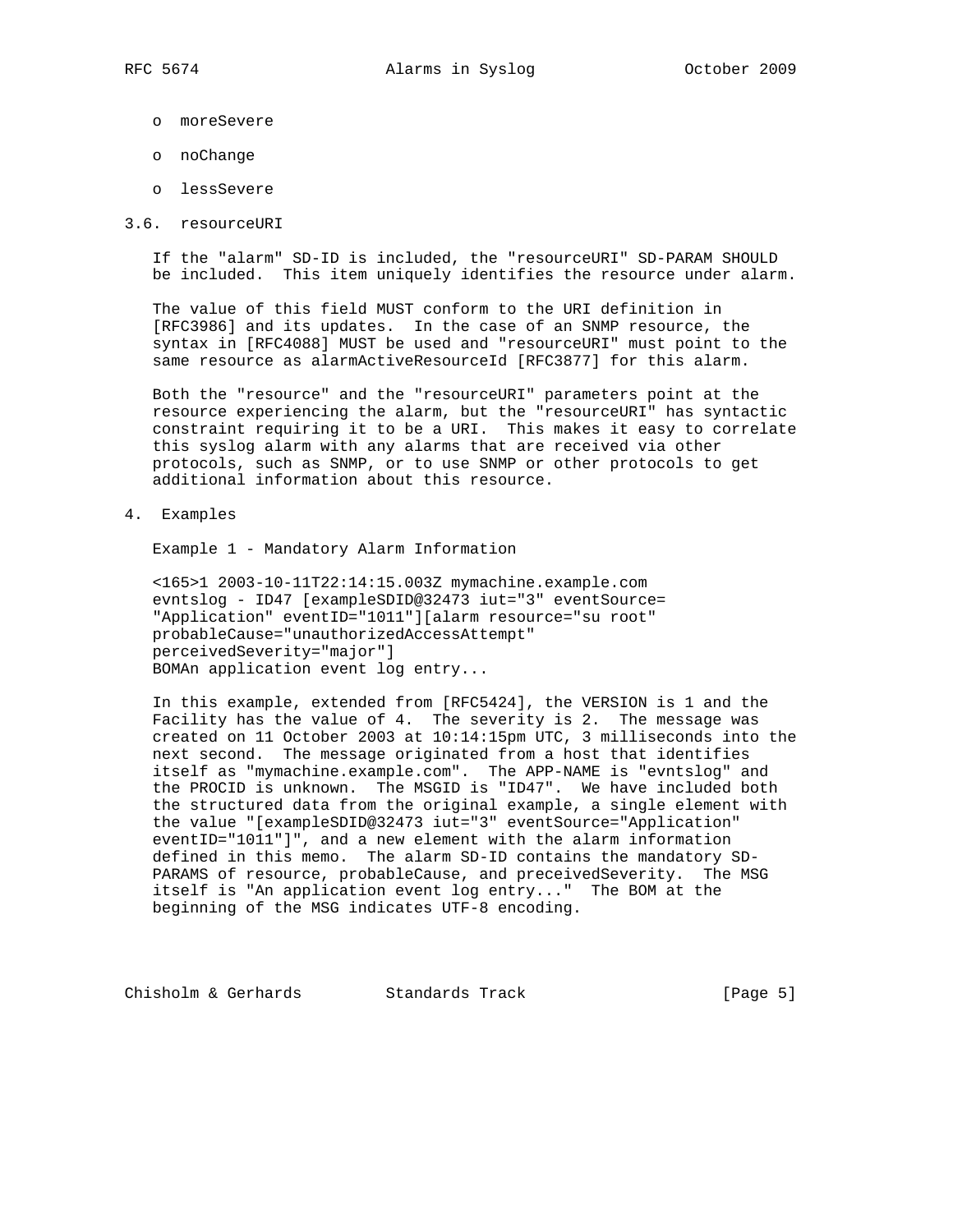Example 2 - Additional Alarm Information

 <165>1 2004-11-10T20:15:15.003Z mymachine.example.com evntslog - ID48 [alarm resource="interface 42" probableCause="unauthorizedAccessAttempt" perceivedSeverity="major" eventType="communicationsAlarm" resourceURI="snmp://example.com//1.3.6.1.2.1.2.2.1.1.42"]

 In this example, we include two optional alarm fields: eventType and resourceURI.

5. Security Considerations

 In addition to the general syslog security considerations discussed in [RFC5424], the information contained with alarms may provide hackers with helpful information about parts of the system currently experiencing stress as well as general information about the system, such as inventory.

 Users should not have access to information in alarms that their normal access permissions would not permit if the information were accessed in another manner.

 There is no standardized access control model for syslog, and hence the ability to filter alarms based on a notion of a receiver identity is, at best, implementation specific.

6. IANA Considerations

 IANA registered the syslog Structured Data ID values and PARAM-NAMEs shown below:

| $SD-ID$ | PARAM-NAME        |           |
|---------|-------------------|-----------|
| alarm   |                   | OPTIONAL  |
|         | resource          | MANDATORY |
|         | probableCause     | MANDATORY |
|         | perceivedSeverity | MANDATORY |
|         | eventType         | OPTIONAL  |
|         | trendIndication   | OPTIONAL  |
|         | resourceURI       | OPTIONAL  |
|         |                   |           |

### 7. Acknowledgments

 Thanks to members of the Syslog and OPSAWG work group who contributed to this specification. We'd also like to thank Juergen Schoenwaelder, Dave Harrington, Wes Hardaker, and Randy Presuhn for their reviews.

Chisholm & Gerhards Standards Track (Page 6)